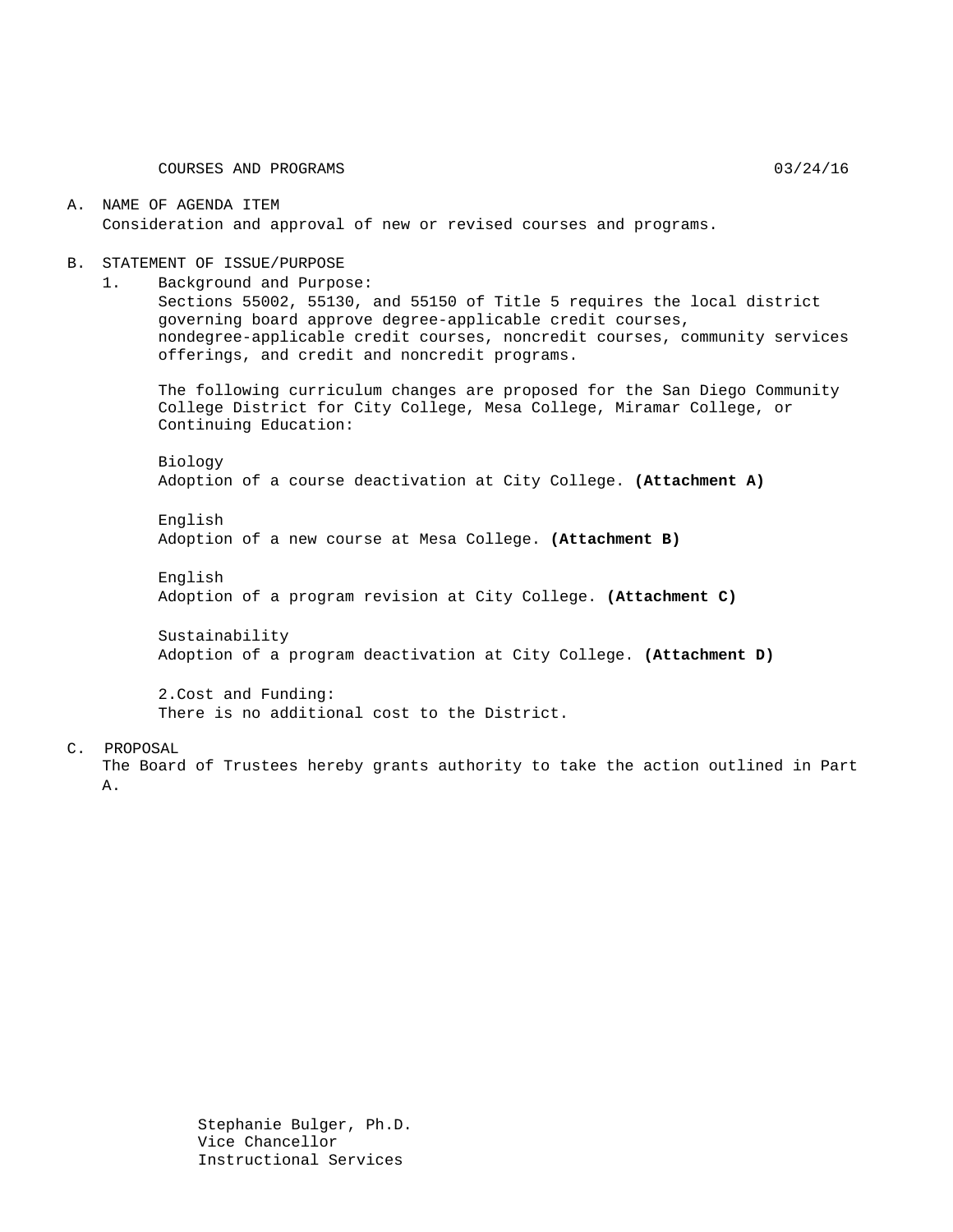Adoption of a course deactivation at City College.

Proposed course deactivation at City College:

#### **296 Individualized Instruction in Biology**

#### **24 - 108 hours other, 0.5-2 units Pass/No Pass**

*Limitation on Enrollment:* Concurrent enrollment in an approved course of the same discipline is required. The instructor of the related course will supply Add Code to the student, which permits registration in the course.

This course provides supplemental instruction to reinforce achievement of the learning objectives of a course in the same discipline under the supervision of the instructor of the designated course. Learning activities may employ a variety of self-paced multimedia learning systems, language labs, print and electronic resources, laboratory, or field research arrangements, to assist student in reaching specific learning objectives. This open entry/open exit course is offered concurrently with designated courses. (FT) Associate Degree Credit & transfer to CSU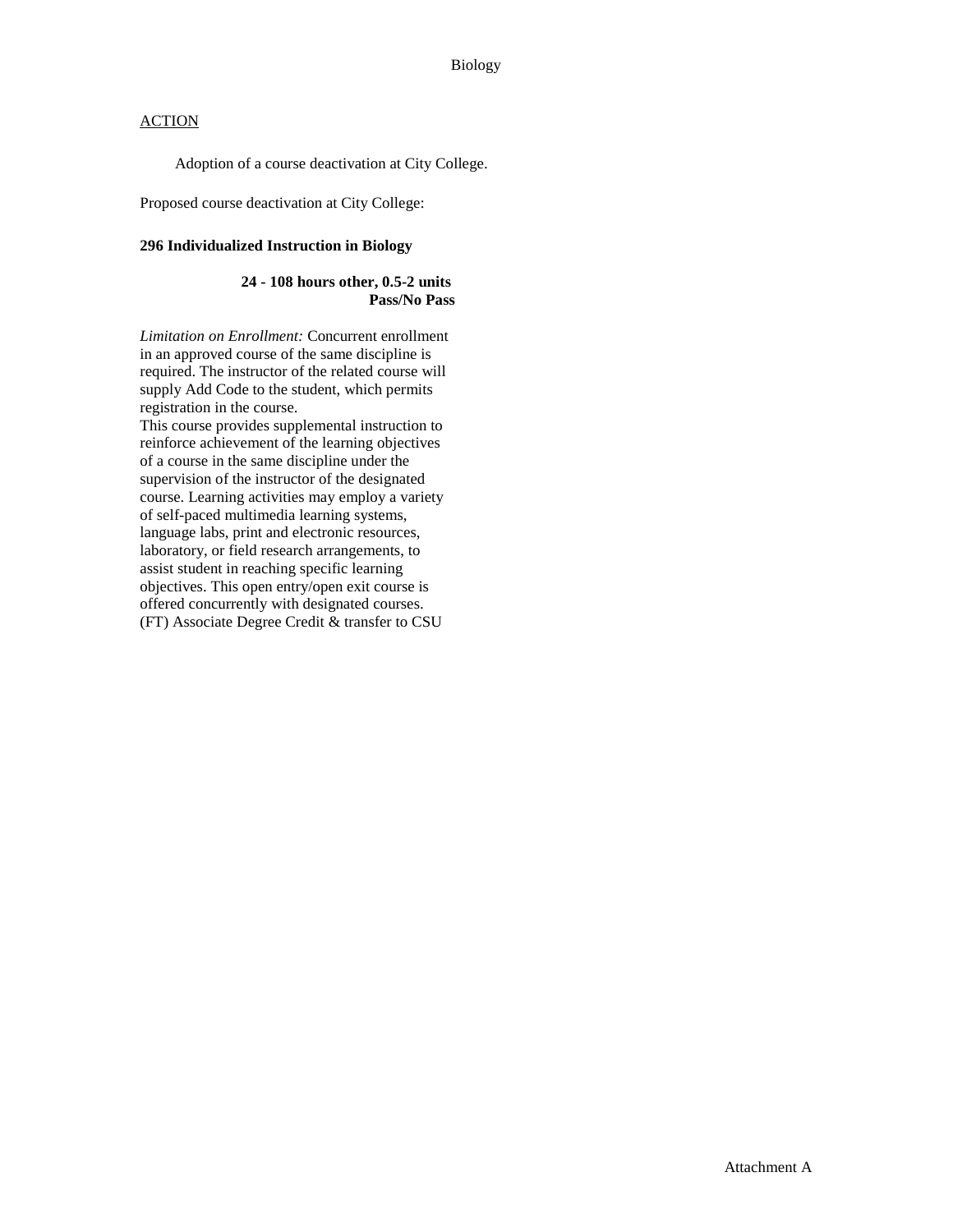Adoption of a new course at Mesa College.

Proposed new course at Mesa College:

#### **31 Academic Literacy**

**32 - 36 hours lecture, 2 units Pass/No Pass**

*Prerequisite:* Assessment Skill Levels R3 and W3.

*Corequisite:* English 101.

*Limitation on Enrollment:* Concurrent enrollment in English 31/English 101 Learning Community 31.

This is a course for students who have assessed into basic skills English courses and desire to concurrently enroll in English 101: Reading and Composition. Academic Literacy creates success in English 101 by focusing on reading, writing, and critical thinking. Students learn to articulate arguments, create academic identities, and build and strengthen relationships with texts, others, and themselves. (FT) Associate Degree Credit & transfer to CSU. CSU General Education. IGETC. UC Transfer Course List.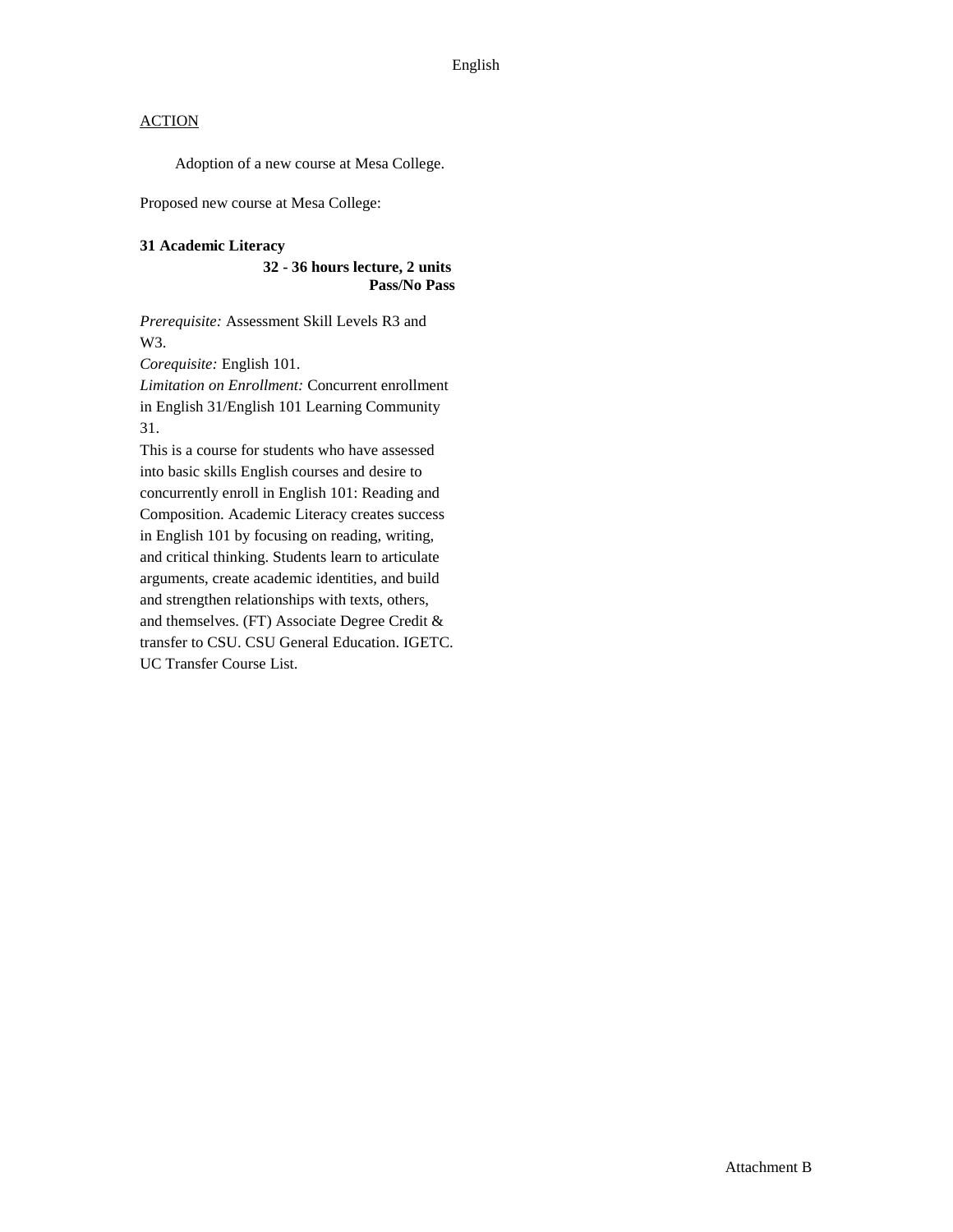Adoption of a program revision at City College.

Proposed program revision at City College:

# **Associate of Arts Degree English**

| <b>Courses Required For The Major:</b>      | <b>Units</b> |
|---------------------------------------------|--------------|
| ENGL 101 Reading and Composition or         |              |
| ENGL 105 Composition and Literature 3       |              |
| ENGL 205 Critical Thinking and Intermediate |              |
|                                             |              |
| ENGL 215 English Literature I: 800-17993    |              |
| ENGL 216 English Literature II: 1800 -      |              |
|                                             |              |

### **Select Three Units From The Following**

| (Recommended Sequence UC Transfer): Units     |  |
|-----------------------------------------------|--|
| ENGL 208 Introduction to Literature3          |  |
| ENGL 220 Masterpieces of World Literature I:  |  |
|                                               |  |
| ENGL 221 Masterpieces of World Literature II: |  |
|                                               |  |

#### **Select Three Units From The Following**

| (Recommended Sequence UC Transfer): Units          |  |
|----------------------------------------------------|--|
| ENGL 210 American Literature I 3                   |  |
| ENGL 211 American Literature II 3                  |  |
| ENGL 245A Writing Creative Nonfiction 3            |  |
| ENGL 247 Writing Seminar - Poetry 3                |  |
| ENGL 249 Introduction to Creative Writing I  3     |  |
| ENGL 252B Intermediate Fiction Writing 3           |  |
| <b>ENGL 252A Fundamentals of Fiction Writing 3</b> |  |
|                                                    |  |

**Total Units=18**